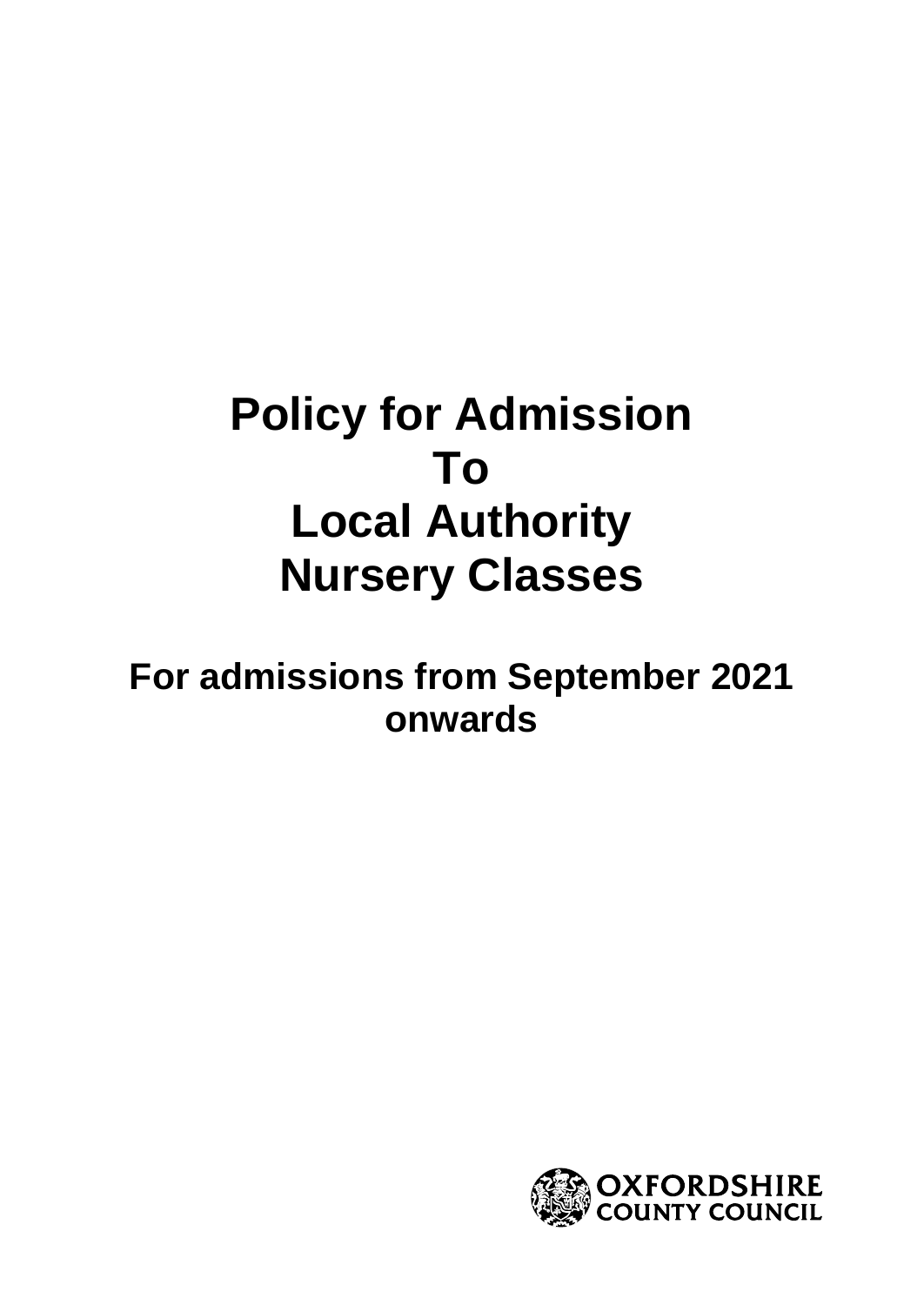#### **Introduction**

There is a countywide admissions policy for community and voluntary controlled nursery schools and classes. This policy was determined by the County Council and is administered by schools. This ensures that admissions are based on common principles. Schools which are their **Own Admission Authority** are not legally obliged, but may choose, to adopt and follow this policy with suitable amendments. There is a separate policy for Freestanding Nursery Schools.

When new children join the nursery class **it is important that parents are made aware that the process of applying for place at a primary school for the reception year is separate to that of applying for a place in a nursery class.** Parents whose children attend the nursery class, particularly from outside the designated area of the primary school, should be reminded that their child is **not guaranteed** a place at the school when s/he reaches the normal school starting age (i.e., the September of the academic year in which the child will be five). They must apply through the normal County Council school admissions procedures.

Parents/carers are entitled to a full time reception place for the whole of the academic year in which their child becomes 5. Schools will need to consider this carefully in planning the organisation of the foundation stage, both for admissions to their nursery, and for children who may defer entry to reception.

#### **Terminology**

**Reception** - the year children become 5

**Year** – refers to the academic year (September to August)

**Own Admission Authority** – e.g., Voluntary Aided, Academy, Studio, Free and Foundation Trust Schools

**Looked After Child (LAC)-** Children who are looked after by a local authority within the meaning of section 22 of the Children Act 1989 at the time of their application.

**Previously Looked After Child** (PLAC) - children who were ''looked after'' but ceased to be so because they were adopted (or became subject to a child arrangement order or special guardianship order). Evidence of previously looked after status and/or the adoption will be requested. Where such evidence is not available, Oxfordshire County Council will make a pragmatic decision based on the information available so that there is a local consistent approach

**Internationally Adopted Previously Looked After Child** (IAPLAC) - children who appear (to the admission authority) to have been in state care outside of England and ceased to be in state care as a result of being adopted.

**Siblings/Brother or Sister -** For admission purposes for Community and Voluntary Controlled schools a sibling is defined as a brother, sister, half-brother, half-sister, stepbrother or step-sister who will be resident at the same address at the time of entry.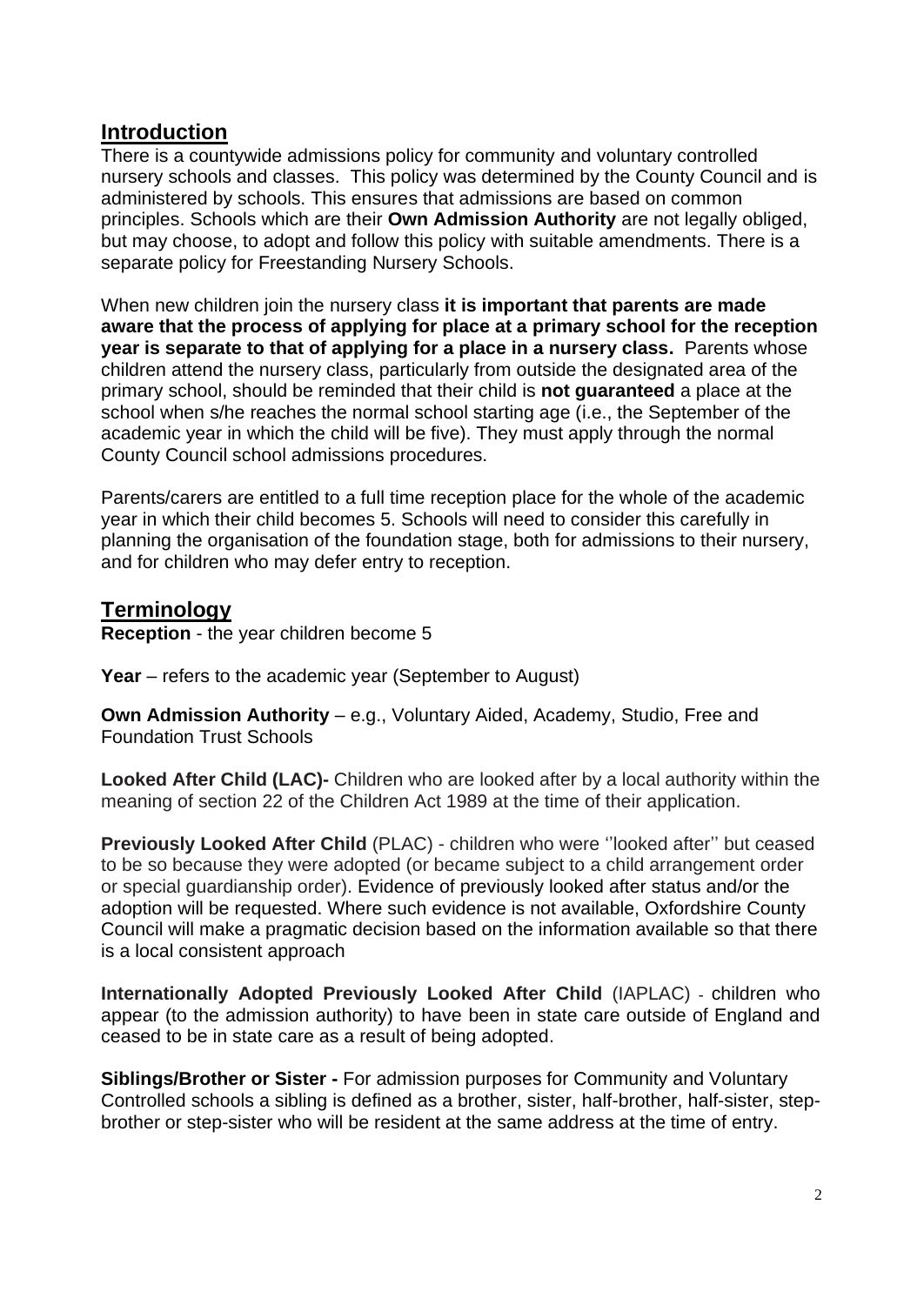**Published Admission Number** – The number of places, in part time equivalents (15hrs) agreed each year with the County Council and published in the Council's Pupil Place Plan.

**Universal Entitlement** – 15 hours per week, term time only or 570 hours a year, to which every child is entitled from the term after their  $3<sup>rd</sup>$  birthday

**Extended Entitlement** – 30 hours per week, term time only or 1,140 hours a year, for 3 and 4 year olds from working families, according to specific eligibility criteria.

**Grace period** – when a child's eligibility for the extended entitlement ceases, the government allows the funded place to continue for a specified time period.

#### **Early Education for eligible children aged 2**

A targeted offer of 570 hours per year for the most vulnerable 2 year old children, from the term after their  $2<sup>nd</sup>$  birthday, with the aim of reducing the pre-school educational gap that can start to occur from this age. Once a funded 2 year old child starts a funded place eligibility continues even if family circumstances change.

#### **Eligibility Terms**

#### **Universal Early Education Funding entitlement starts from the term after the child's 3rd birthday**

Autumn Term: September 1st-December 31st Spring Term: January 1<sup>st</sup>-March 31<sup>st</sup> Summer Term: April 1<sup>st</sup>-August 31<sup>st</sup>

#### **30 Hours Extended Childcare Entitlement**

Families meeting certain eligibility criteria are legally entitled to a funded early years place of 30 hours a week or 1,140 hours a year. Information on this entitlement is available at [www.childcare-support.tax.service.gov.uk/par/app/overview](https://childcare-support.tax.service.gov.uk/par/app/overview)

Parents cannot insist on accessing their child's extended entitlement at any particular provision. Schools must decide whether they will offer only 15 hour nursery places or whether they are able to include some 30 hour extended entitlement places. Schools should make clear to parents what options are available regarding either the universal or extended entitlement.

Children may become ineligible for the extended entitlement. Where this happens, there is a **grace period** during which the child may still attend free of charge. When the grace period expires, the place should revert to a universal 15 hour place unless the parent/carer is prepared and able to pay for the extended hours. Schools collecting payments for unfunded hours should ensure that those hours are not returned on the schools census or funding portal return.

#### **Funded 2 Year Olds**

Primary Schools with nursery provision have historically had an age range of 3-11. There is much to be gained in terms of children's outcomes if funded 2 year olds take up a place in provision that has an Ofsted rating of 'Good' or above. If schools would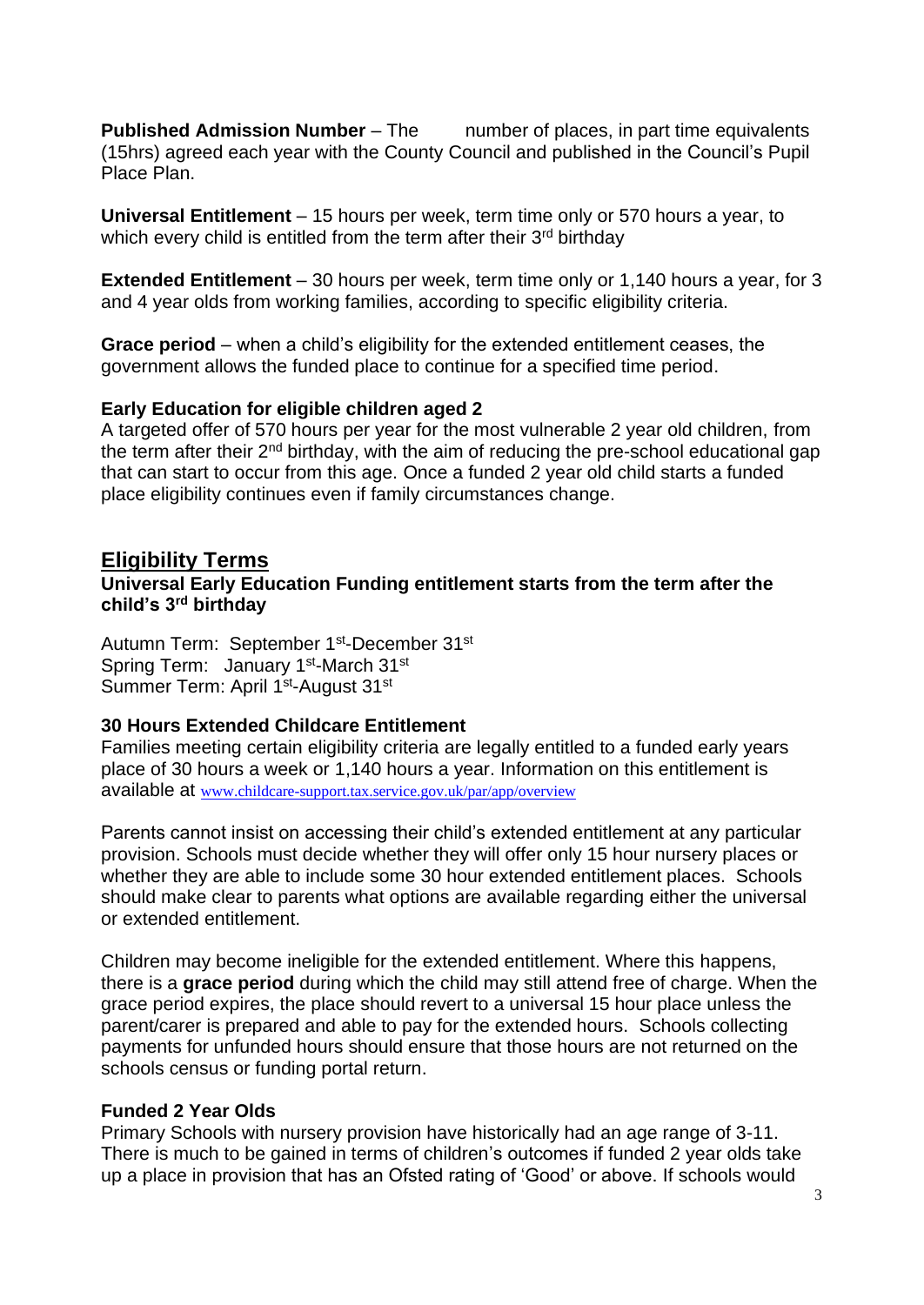like to admit 2 year olds onto the school roll, there is a DfE process to follow, including consultation with relevant parties. Please contact the senior officer (Early years organisation) for more information on this.

Schools which have extended their age range to 2 will have a PAN including that age range. They should decide whether places for funded 2s are capped within the PAN, and if so, publicise this to parents e.g., on the school website. For further information on funded 2 year olds please see [https://www.oxfordshire.gov.uk/cms/content/free-early](https://www.oxfordshire.gov.uk/cms/content/free-early-education-2-year-olds-0)[education-2-year-olds-0\)](https://www.oxfordshire.gov.uk/cms/content/free-early-education-2-year-olds-0)

Schools may find having some funded and some fee paying two year olds offers greater viability. Non-funded children (in any age group) should not be placed on the school roll or be included on the schools census or funding portal return. They also do not count towards the Published Admission Number. Parents paying for a 2 year old place should therefore be advised that they will need to apply formally for a nursery place for the term after their 3rd birthday. Purchase of a childcare place does not give any certainty of, or priority for, a school nursery place.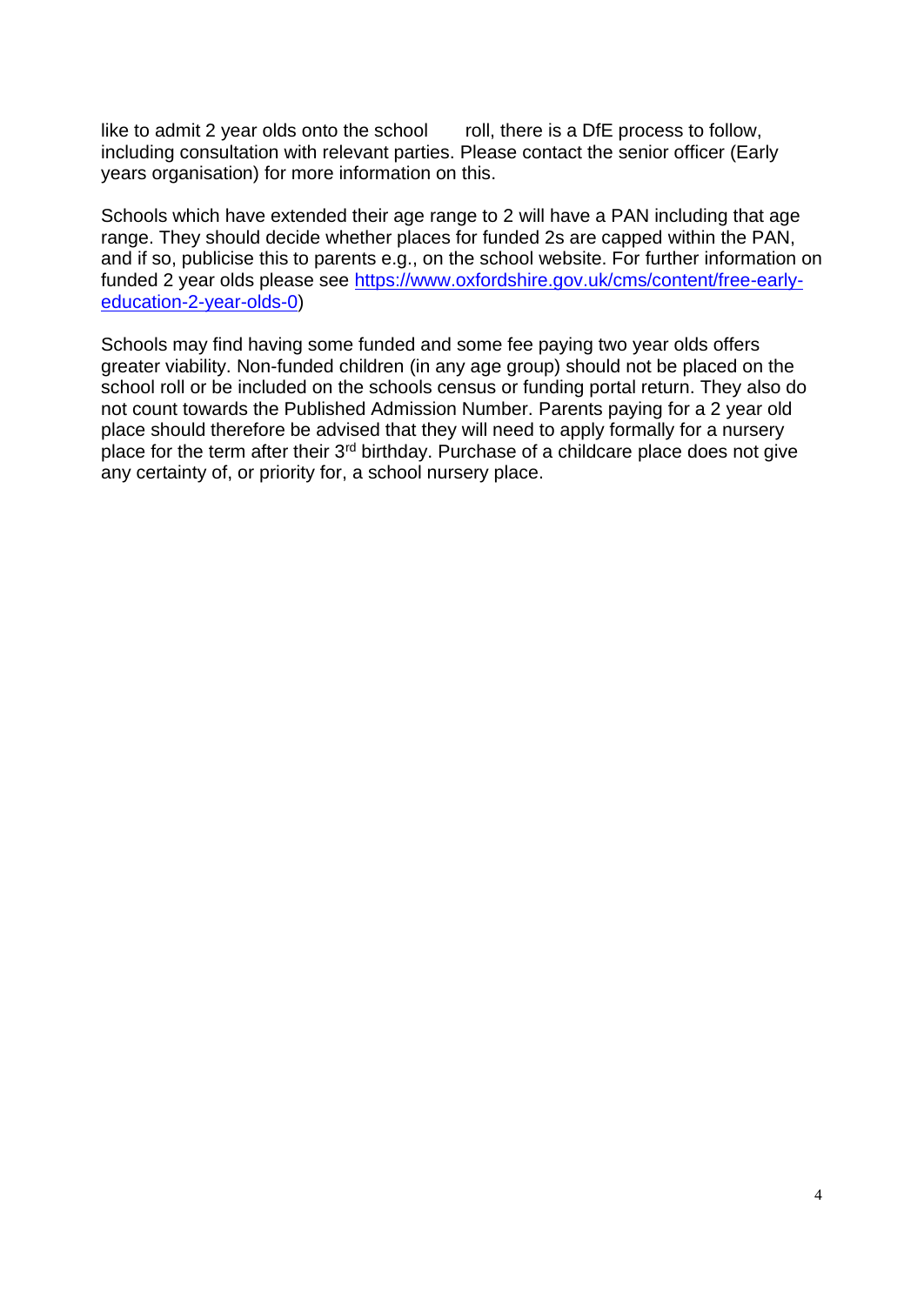## **POLICY FOR NURSERY ADMISSIONS IN OXFORDSHIRE**

## **(Nursery Classes)**

- 1. The County Council has devolved rather than delegated the administration of admissions to nursery classes. Therefore, in the event of a complaint the final responsibility and decision for admissions to voluntary controlled and community schools rests with the County Council.
- 2. **The designated area** (catchment) of each nursery class or attached nursery school should be set out clearly on a map and be available for parents to see on request. It should also be made available electronically. The catchment area for the nursery will usually be the same as for the primary school.
- 3. Schools must agree a **published admission number** for the nursery with the County Council before the start of the academic year. Published admission numbers will be stated in part time equivalent (p.t.e.) places. One p.t.e place is 15 hours per week, term time only, or 570 hours a year if the place is delivered flexibly.
- 4. Schools must offer nursery places at least up to the published admission number. Where a school offers the extended entitlement within their nursery provision, a 30 hour place is deemed to represent 2 p.t.e. places.
- 5. Schools must not operate the nursery with empty places in any term if they have eligible children on the continued interest list.

The exception is where a set limit within the published admission number has been advertised for places for funded 2 year olds or 30 hours, and those places have been filled. A school would not then be obliged to admit e.g., an eligible funded 2 to an unfilled universal entitlement place.

- 6. The minimum **universal entitlement** to funded nursery education is 15 hours per week, or 570 hours per year, from the term after the child's third birthday.
- 7. Where capacity against the published admission number exists, places should always be offered for at least 15 hours a week (or 570 hours a year if a stretched offer).
- 8. Schools are permitted to agree take up of fewer hours to meet parental request but are not obliged to. Places will be funded on actual take up of hours. Schools may set a minimum take up requirement when offering places.
- 9. Schools may also offer the **extended entitlement**, of up to 30 hours per week (term time only) or 1,140 hours per year if stretched throughout the year. This should be decided in advance of the academic year and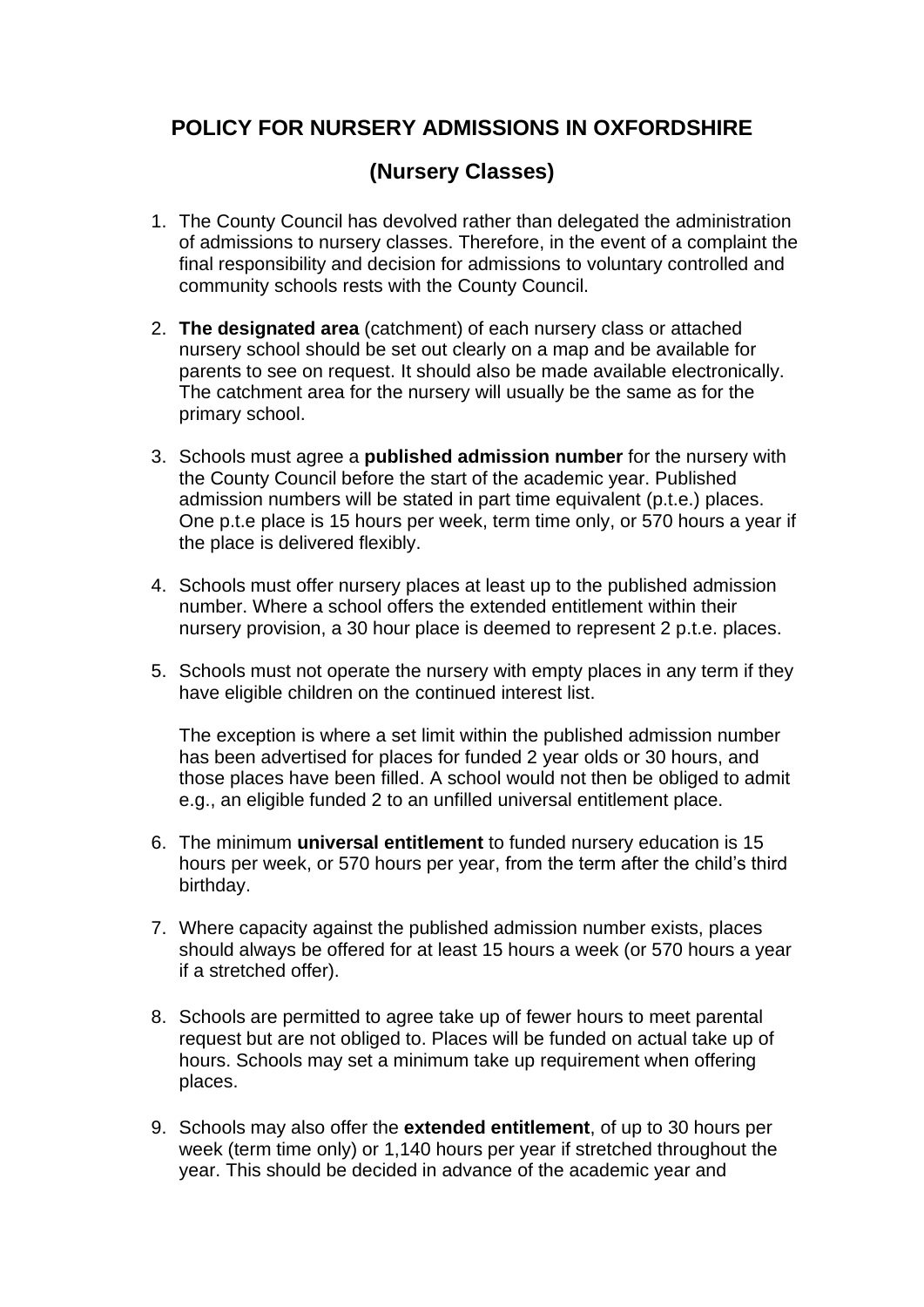publicised to parents/carers on the school website. Schools are not obliged to offer the extended entitlement.

- 10.**Admissions are three times a year**, for as long as places are available. Funding and entitlement are based on a three-term year, with children starting in September, January and April.
- 11.Children are entitled to a place from the first day of term and offers of a place must always give this as an option even if the school offers 'staggered starts' to help children with the transition. Staggered starts should not be arranged over more than a week or two.
- 12.Parents will be notified that a place is available for their child no later than half a term in advance. Schools may set and advertise a termly deadline for considering applications for admission in the following term.
- 13.Schools may choose to allow parents to split their free universal and 2 year old entitlement (where offered) with another provider but are not obliged to.
- 14.**Flexibility** Schools may offer their nursery places in several ways. These include half or full day sessions, extended sessions covering lunchtimes, or a stretched offer (fewer hours per week but including weeks during school holidays).

Where the extended entitlement is available through hours in out of school clubs, or in partnership with other providers, the school must make clear which element is the universal entitlement and will therefore be guaranteed to continue should the child cease to be eligible for the extended entitlement.

- 15.The school website should state the opening times of the nursery and set out its educational aims and provision. The website should also set out the County Council's policy for allocating nursery places when more applications are received than there are places available, as stated in this document (paragraph 16).
- 16.When more applications are received than there are places available, the following County Council criteria must be applied. These closely follow the admissions criteria for entry to County primary schools. Headteachers should apply the criteria by considering all eligible children from each priority category in turn until all the available places have been allocated. **Other criteria (such as date of birth) cannot be used.**

16.1 Children with an Education, Health and Care Plan naming the school.

16.2 Children who are "Looked After" by a Local Authority (LAC); "Previously Looked After" (PLAC), or "Internationally Adopted Previously Looked After Children" (IAPLAC).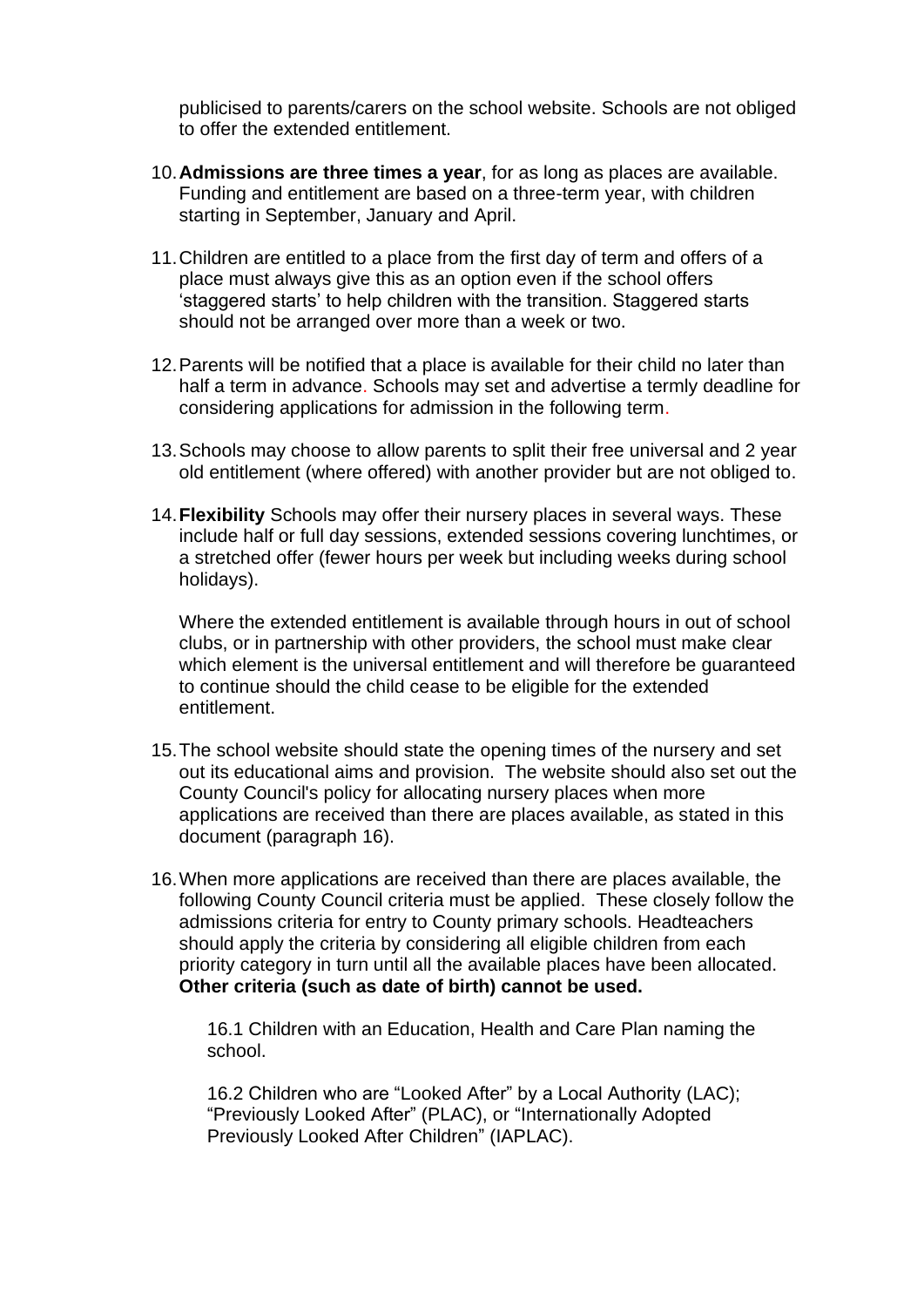16.3 Disabled children who need to be admitted to a school on the grounds of physical accessibility. The definition of disability is that contained within the Equality Act 2010.

16.4 Children who live in the designated catchment area. If there are more applicants than places in this category, priority will be given in the following descending order:

- Those children who, at the time of entry, have a brother or sister attending the primary school to which the nursery is attached.
- Those children who live closest to the school by the nearest designated public route as defined on the Directorate's Geographic Information System.

16.5 Children who have taken up, or are eligible for, a funded 2 year old place at the time of application.

16.6 Children living outside the designated area who have a brother or sister attending either the foundation stage or the main school at the time of entry. If there are more applicants than places in this category, priority will be given within this group to children who live closest to the school by the nearest designated public route as defined on the Directorate's Geographic Information System.

16.7 Children who attend day care or a voluntary or private sector preschool on site at the school. If there are more applicants than places in this category, priority will be given within this group to children who live closest to the school by the nearest designated public route as defined on the Directorate's Geographic Information System.

16.8 Those children who do not meet any of the above criteria. Priority for any remaining places will be given to those who live closest to the school by the nearest designated public route as defined on the Directorate's Geographic Information System

#### **Headteachers can seek advice and assistance from the Admissions & Transport Services Manager in applying these criteria.**

- 17.If there are more children than places, any child who is not offered a place can only be reconsidered and admitted at a later point if the parents have put the child's name on the school's continued interest list.
- 18.Once a child is admitted to the nursery, the child is entitled to remain in a universal part time place in the nursery class until the term after he/she becomes five\* **However this may not be the most appropriate place for the child if all his/her peers have taken up their reception place in a separate class within the school or another primary school.**

\*N.B. In the case of a summer born child, parents must either take up the school reception place by the April before the child's fifth birthday; or else